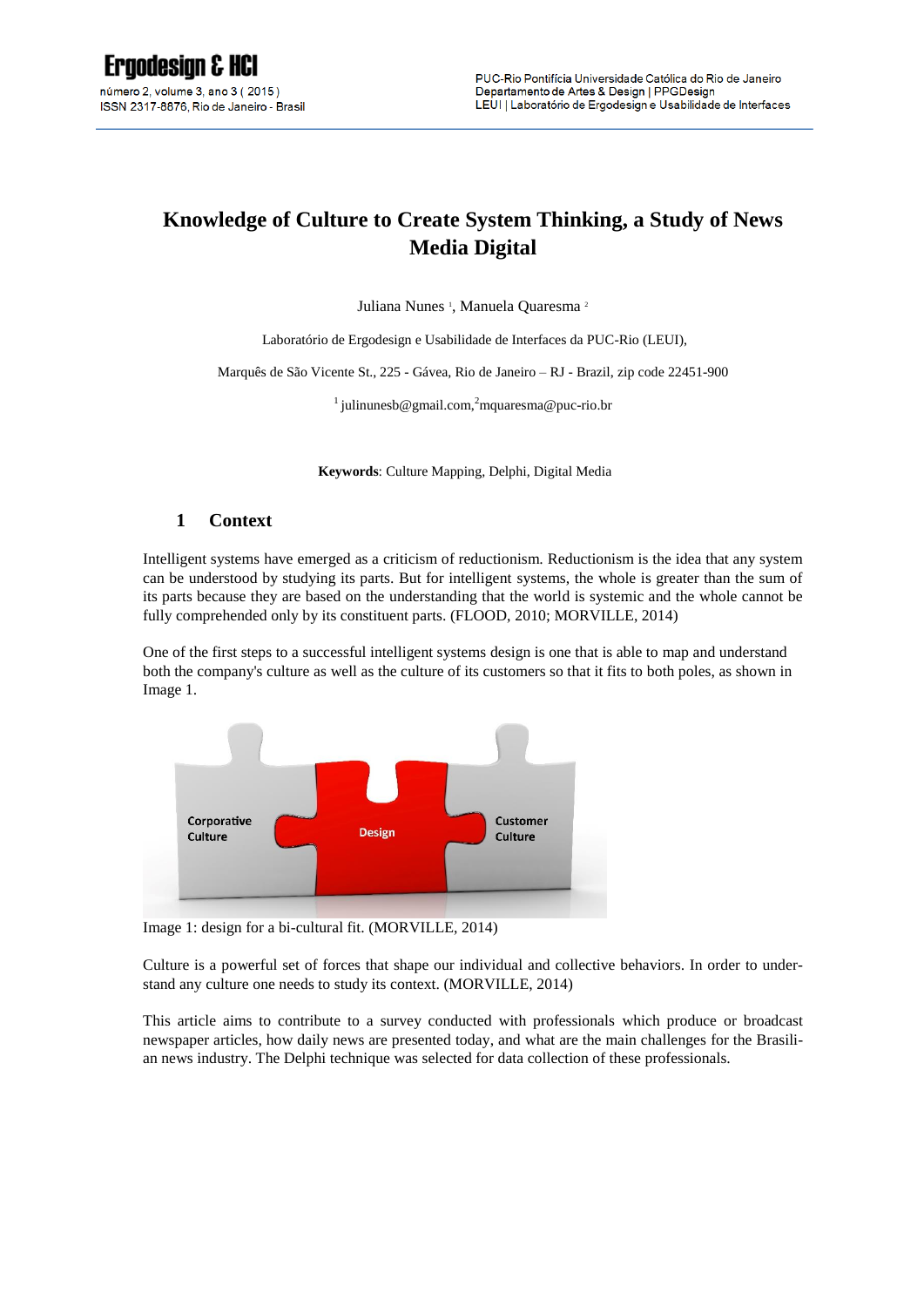# **2 Method**

The Delphi technique is aimed at reducing the degree of uncertainty and the response of complex problems used as a mechanism for a consensus by expert opinion (EVERLING, 2011). The purpose of applying the Delphi technique was to obtain the opinion of newspaper professionals on how daily news are broadcasted today and what are the main challenges faced by the newspaper industry. For this research 4 questions were drawn up, with 3 open and 1 as rating scale.

The questions were sent to 20 professionals from whom 11 answers were obtained, thus ending the first phase. At the 1st. stage 4 questions were sent in the email body, allowing the application of the technique with greater agility within the proposed time frame.

For the 2nd. phase of the technique, an online form was drawn up. The 11 respondents were able to evaluate all the data collected and delivered on the form, in written, a new answer that would ratify, amend or alter previous answers. At the end of the process, 10 experts answered the second phase.

The results obtained from the surveys of each phase were grouped into a single document in order to facilitate document analysis, generating the research corpus. The floating reading process was started so that later relevant similar information could be grouped, creating the registration units.

## **3 Results**

At first, you can see a concern in defining a new business model, re-thinking the service provided and how it should be charged so that it could be commercially viable.

Social networks operate, dichotomically, as collaborators and competitors. While contributing to the visibility of more traditional media news, the new media make use of this highly popularized feature to offer free services to the reader, getting aggregate revenue. With this, subtracting revenue from traditional vehicles, thus becoming one of its biggest digital competitors.

In the case of newsrooms, with lost revenue, some of the challenges mentioned are dealing with the huge amount of raw information that is received as well as filtering it to the reader. Thus, in order to maintain the credibility of the vehicle, it takes a correct and constant polling of what will be published. There is still concern about the maintenance of the investment on good working staff and major news stories.

Digital media have strong features that intertwine with contemporary lifestyle, so maybe this is why its popularity has grown exponentially, even before traditional media managed to follow these changes. Such characteristics are: agility, immediacy, innovation, potential and dynamics. But in order that digital media can achieve these qualities, quick calculation, accurate information and updates, investment in technology, differentiated content and focusing on multimedia news is necessary. However, questions on how to retain loyal users, distrust the source of the information and low profitability are still challenges to overcome.

We noticed a democratization of information and the questioning on whether or not it is necessary to poll everything that is broadcasted. Out of 10 participants, 8 believe that the relationship and cooperation established between newspaper and reader is positive. An inevitable and necessary relationship where readers gain space and power in the digital environment, creating dependence on news media with these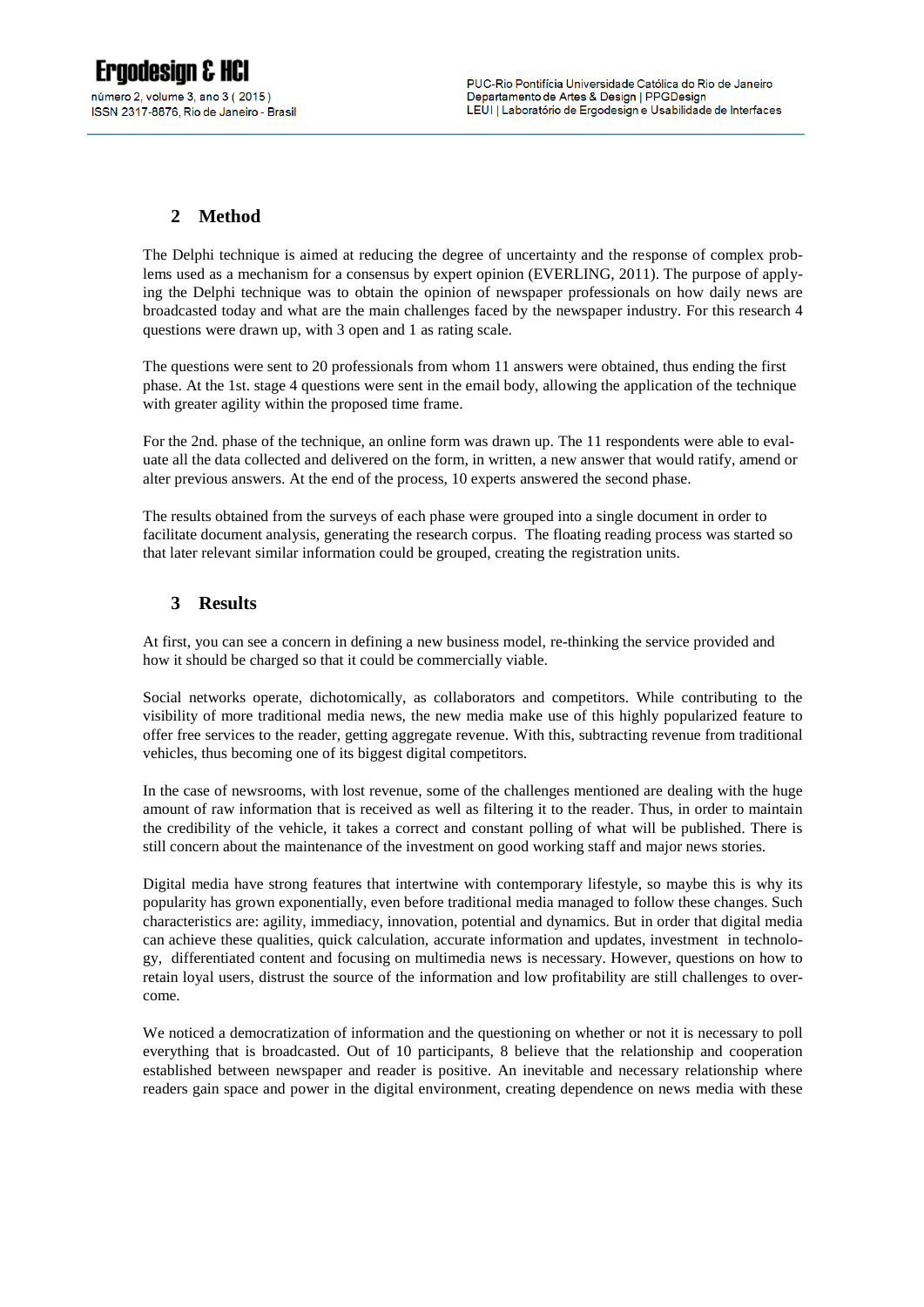readers for the distribution of news links. It is followed by the journalist's loss of privilege to the new role of readers as "reporters", getting them closer to the newspaper and creating a more direct and real-time relationship; without taking away the merits of the journalist. However, the journalist still has the responsibility of being an intermediary between fact and disclosure, making him in charge of responsible measurement, filtering the information coming to the public.

With the coming of digital news media in the market, multiple devices can serve as access to news consumption. Regarding the content, considering that each device has its specificities, should it be the same, different or complementary to the devices? Although 6 out of 10 respondents think they should be the same, the justification for such varied widely. For this majority it should be the same, as long as the form and interaction are tailored to each device, on the grounds that it should deprive the reader of content that may be on different devices. But those who bet on the complementary content, as each medium has its particularity, the delivery of content should be different on the layout, text volume and audio visual appeal. For those who think that content should be different, the device has to reflect the interaction with its user. There were also those who failed to classify, but explained that the content needs to be consistent across all devices.

Participants were asked how important are some media that stand out in the context of news posting. One can see in Image 2 the distribution of social media in relation to their importance in the opinion of respondents.



Image 2: representation of the results from Question 4

It is noticed that social networks are important media for news broadcasting. They are already inserted in the routine of newspapers for the dissemination of news, so that the largest traditional newspapers have accounts on social networks that are more accessed by users. Social networks, because they are free to users, and promote the democratization of information, enable the reader to non-passivity of reading, making them able to interact "liking", commenting or forwarding the news. Social networks have broken barriers between reader and newspaper, but still they are another vehicle that newspapers need to include in their newsrooms, as each network has its characteristic to convey news.